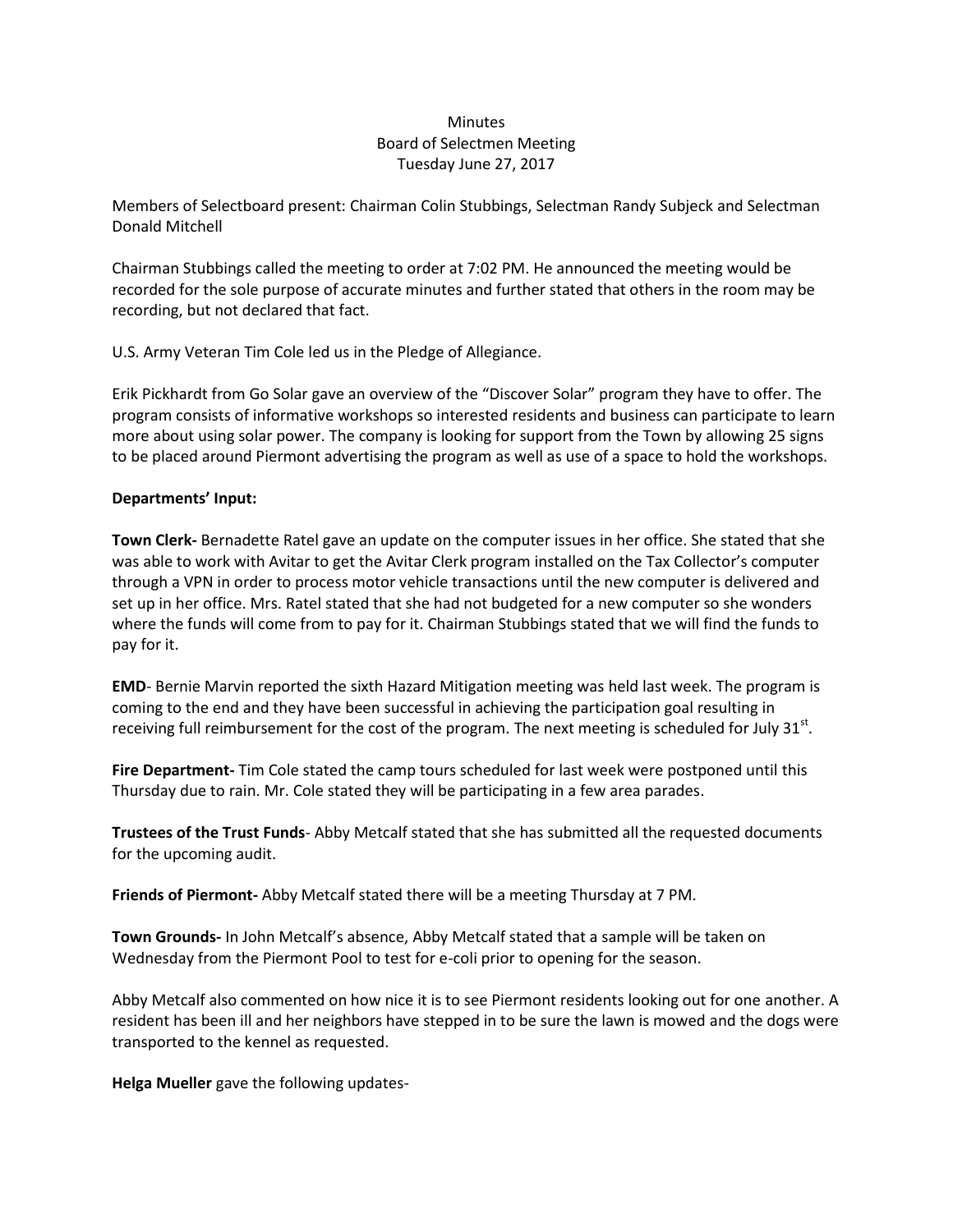**ZBA** is working on an application for a variance from a property owner requesting permission to put an addition on their home located on Lake Tarleton.

**Conservation Commission** would like to plant a bee-friendly 10x20 flower garden in front of the Old Church Building to do their part in saving the pollinators. Chairman Stubbings stated that he does not have a problem with it, but it would be a good idea to check with the school as well. Abby Metcalf suggested using raised beds.

**Planning Board** needs to update the Master Plan and is working on building permit requirements.

**Bookkeeper/Assessing Clerk-** Susan Belyea submitted letters written to property owners regarding abatement requests for the Board to sign.

**Administrative Assistant-** Jen Rugar had no update at this time.

**Manifest-** The Board reviewed and signed the manifest.

**Personnel Policy and Procedure Manual** was passed over until the Work Session scheduled for July 6 to give Selectman Subjeck time to review the revised version.

Chairman Stubbings stated there has been no response from the Piermont Post Office regarding the letter sent expressing concerns of missing and delayed mail delivery. Chairman Stubbings requested that a second letter be written and a copy sent to the White River Junction Post Office as well so they are aware of the issues were are experiencing here in Piermont.

Chairman Stubbings stated that he has a conference call with All Access Info Tech scheduled for Wednesday morning regarding a contract with them for IT services. Chairman Stubbings will submit the figures for the Board to discuss.

The Town's insurances are due for renewal as of July  $1<sup>st</sup>$ . As Primex is an automatic renewal, with an overall 3% increase, there is nothing that needs to be done at this point.

There needs to be a discussion regarding the charges for the sewer users. Chairman Stubbings suggested the discussion take place at the BOS meeting following the next Sewer User Advisory Committee meeting scheduled for July  $10<sup>th</sup>$  so they may address any abatements or changes that need to be made.

**Public Input-**Abby Metcalf asked if we have heard anything regarding the pending lawsuit. Chairman Stubbings stated that we have not heard anything yet.

**Approve Minutes June 22, 2017**- The minutes were reviewed. Selectman Mitchell made a motion to accept as written. Chairman Stubbings seconded the motion. Selectman Subjeck abstained due to absence from June  $22^{nd}$  meeting. Motion passed 2-0-1.

**Non-Public Session**- Chairman Stubbings made a motion to enter non-public session per RSA 91-A:3, II(c) at 8:26 PM. Selectman Mitchell seconded the motion. All in favor, motion passed 3-0.

Regular meeting reconvened at 8:55 PM. Selectman Subjeck made a motion to seal the minutes from the non-public session. Selectman Mitchell seconded the motion. All in favor, motion passed 3-0.